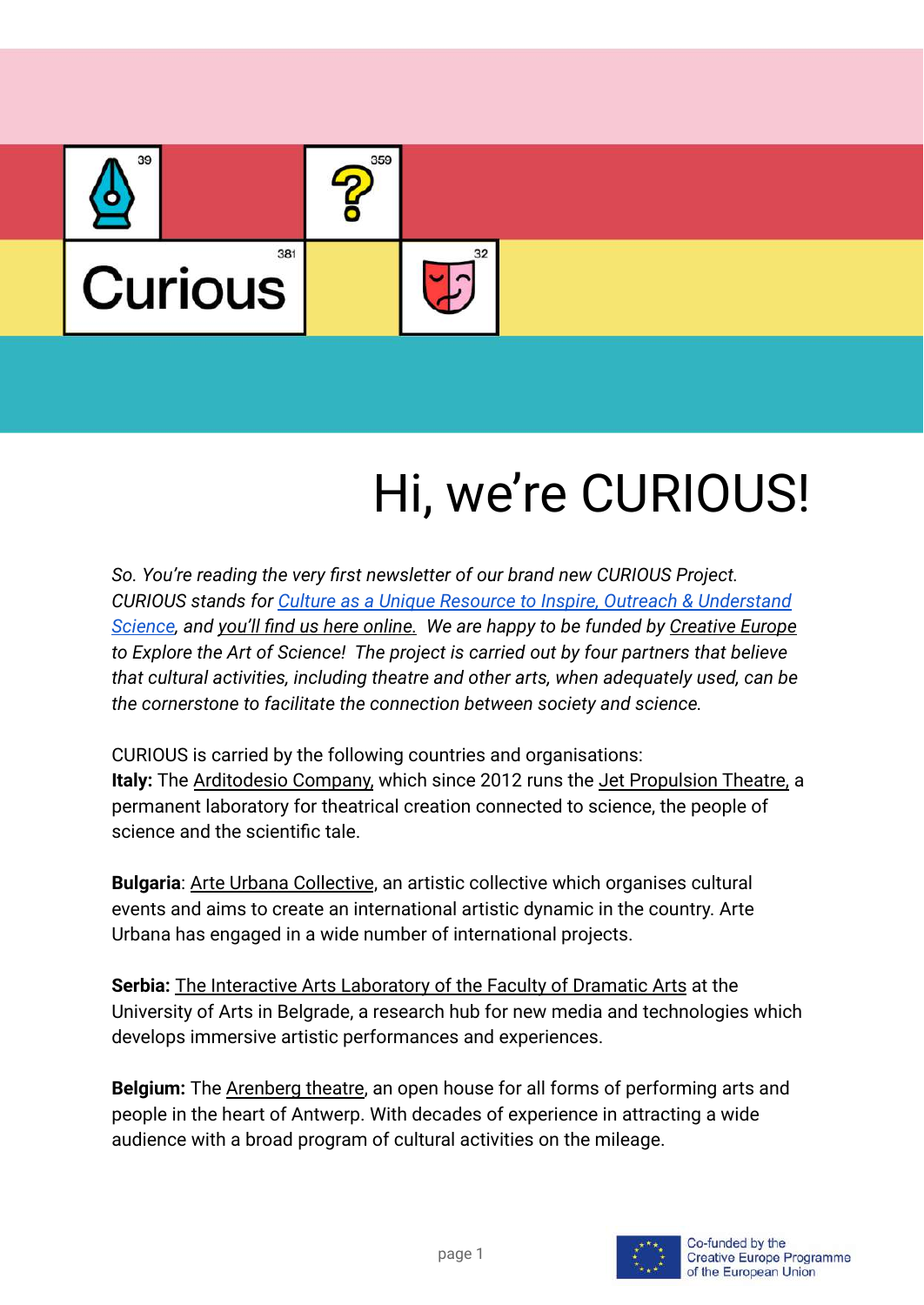## **What we've done in the past**



## **ITALY THEATRE OF WONDER.** This fifth edition took place in



May 2021 with the live streaming of some Augmented Lectures as well as shows and online events led by the young student's ensemble

Progetto Apollo. The festival itself is going live as we speak with a series of open-air events held in the outdoor spaces of Teatro di Pergine and MUSE - Museum of Science in Trento.

We are very proud to announce the brand new Augmented Lectures produced for this year's festival:

#### **Sex, Gender and the Brain (All different, all equal)**

By and with Yuri Bozzi (CIMeC - Center for Mind/Brain Sciences, University of Trento, Italy) and Clara Setti.



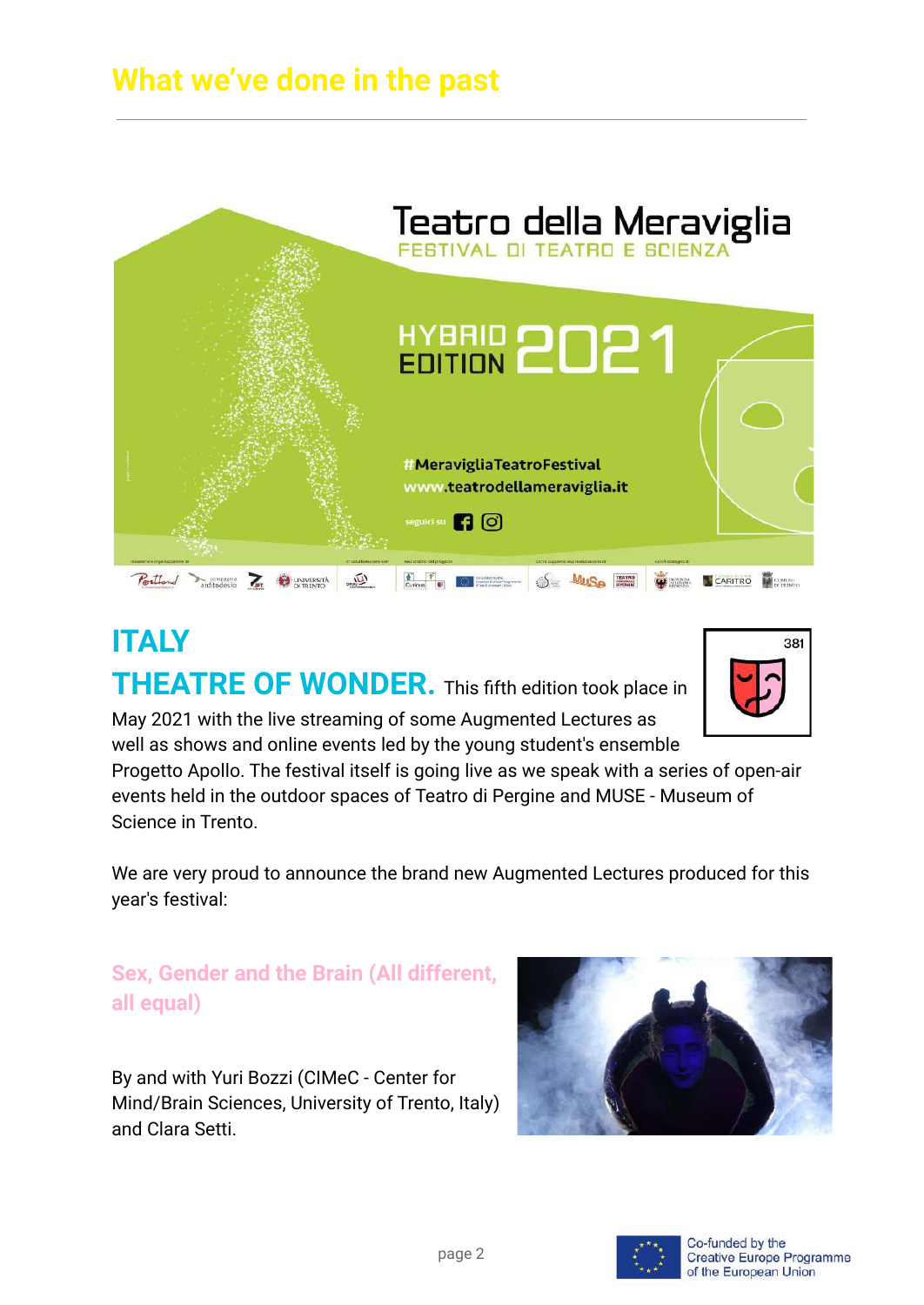Are women's brains different from men's? Are there gender differences in the structure and function of the brain? We will try to answer these and other questions by presenting the results of the most recent research in the field of neuroscience. We will talk about the role of sex hormones in brain development before and after birth. We will try to understand whether there are innate and/or acquired differences in brain structure and function between individuals of different sexes and genders. Finally, we will address the question of how to interpret these differences, and what social meaning to attribute to them.

#### **What is Life?**

By and with Gianluca Lattanzi (Department of Physics, University of Trento, Italy) and Maura Pettorruso



What is life? What is life? This is the title of a

series of lectures given by the famous physicist Erwin Schrödinger, who took refuge in Ireland during the Second World War. Surrounded by reports of death, Schrödinger questioned the processes that allow life to proliferate on our planet. The principles of physics and chemistry must account for this. But how? Why is it so? Does it have to be so? How can information about who we are and how we function pass from one organism to another? The laws of statistical and quantum mechanics provided him with the sketch of a molecule that had to be big enough to hold all the information, but small enough to be contained in a cell: 9 years later, DNA was discovered, kick-starting a revolution in the life sciences that has led us to manipulate the genetic code, reprogram cells and design vaccines. However, while we can hold out reasonable hopes of being able to explain what life is, we are a long way from answering another question: why?

#### **Lucienne, Perreca and gravitational waves**

By and with Antonio Perreca (Department of Physics, University of Trento, Italy) and actress Lucienne Perreca.



For the past few years we have had a new sense for scrutinising the Universe. In addition to sight, we can "feel" gravitational waves and use them to discover distant worlds and wonderful phenomena.

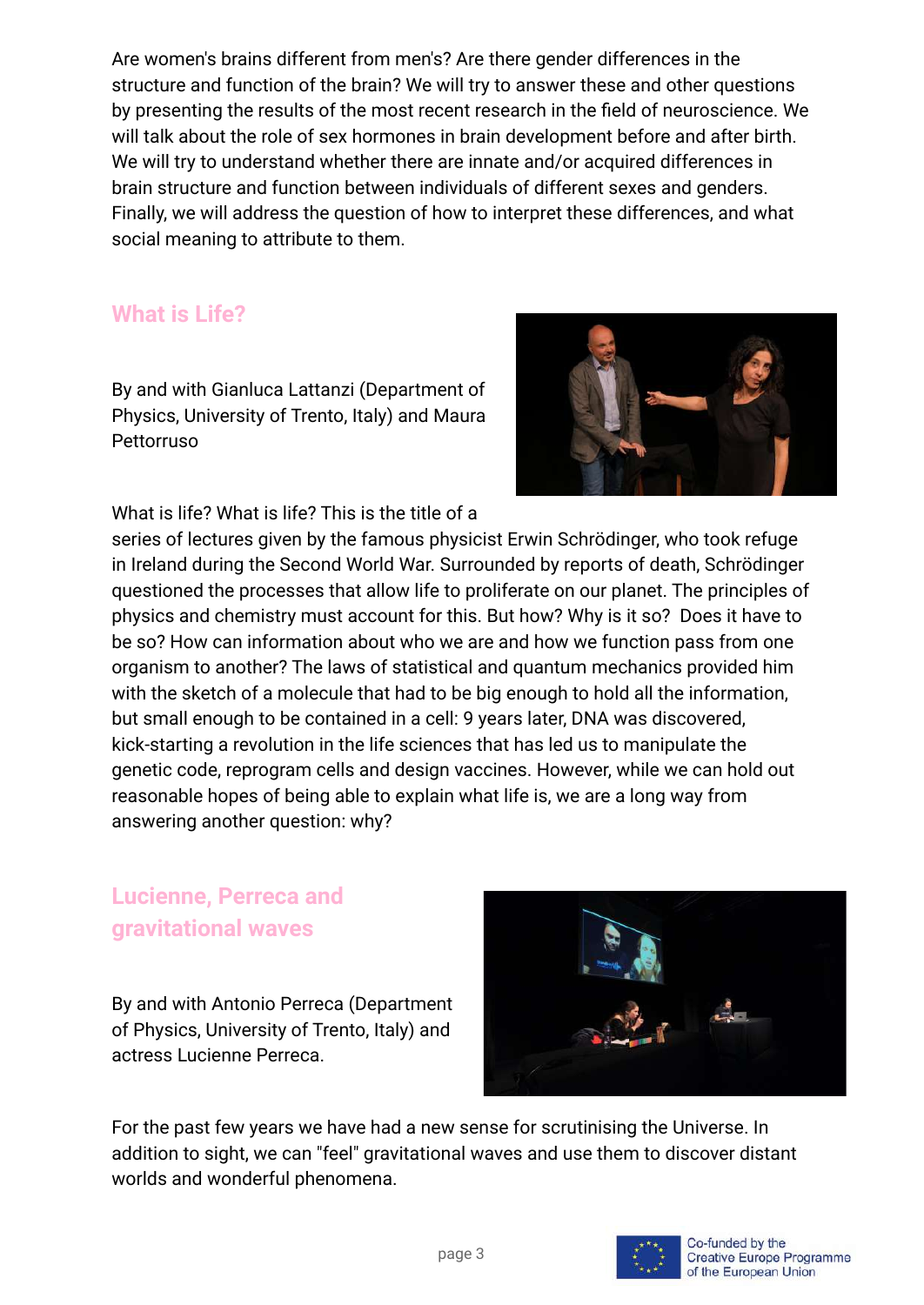

## **BULGARIA three Scientist-Artist collaborations on their way**

The pre-production process of the Augmented Lectures, stage collaborations between scientists and artists, started in Bulgaria in October 2020. The local CURIOUS organization Arte Urbana Collectif preselected scientists and artists. The preselection of the scientists were carried out together with Ratio, a local NGO focused on science popularization. In January 2021 six scientists pitched their ideas for Augmented Lectures. After an evaluation and matching process, three teams were formed:



1. Vladimir Bozhilov PhD, astrophysicist from Sofia University Physics Department, who will work together with Anna Botcheva, composer and sound designer, and Jivko Jouranov, actor and theatre director.

2. Nadezhda Karastoyanova PhD (photo), archeozoologist from in the National Museum of Natural History – Bulgarian Academy of Science. She will work together with Denitsa Zafirova, actress, and Stefan Prohorov, theatre director.

3. Spas Kerimov, medical doctor and founder and CEO of biotech company creating living tissues & organoids with 3D-bioprinting technology. He will work together with Nikola Nalbantov, set designer and video-artist, and Dimitar Uzunov, actor and theatre director.

Each team is commissioned to produce an Augmented Lecture for the Theatre of Wonder festival in Sofia in September 2021. The titles of the lectures are respectively: The Rhythm in the Galaxy's Heart, The Beast and The Synthetic Man: Nightmare, Dream or Reality?

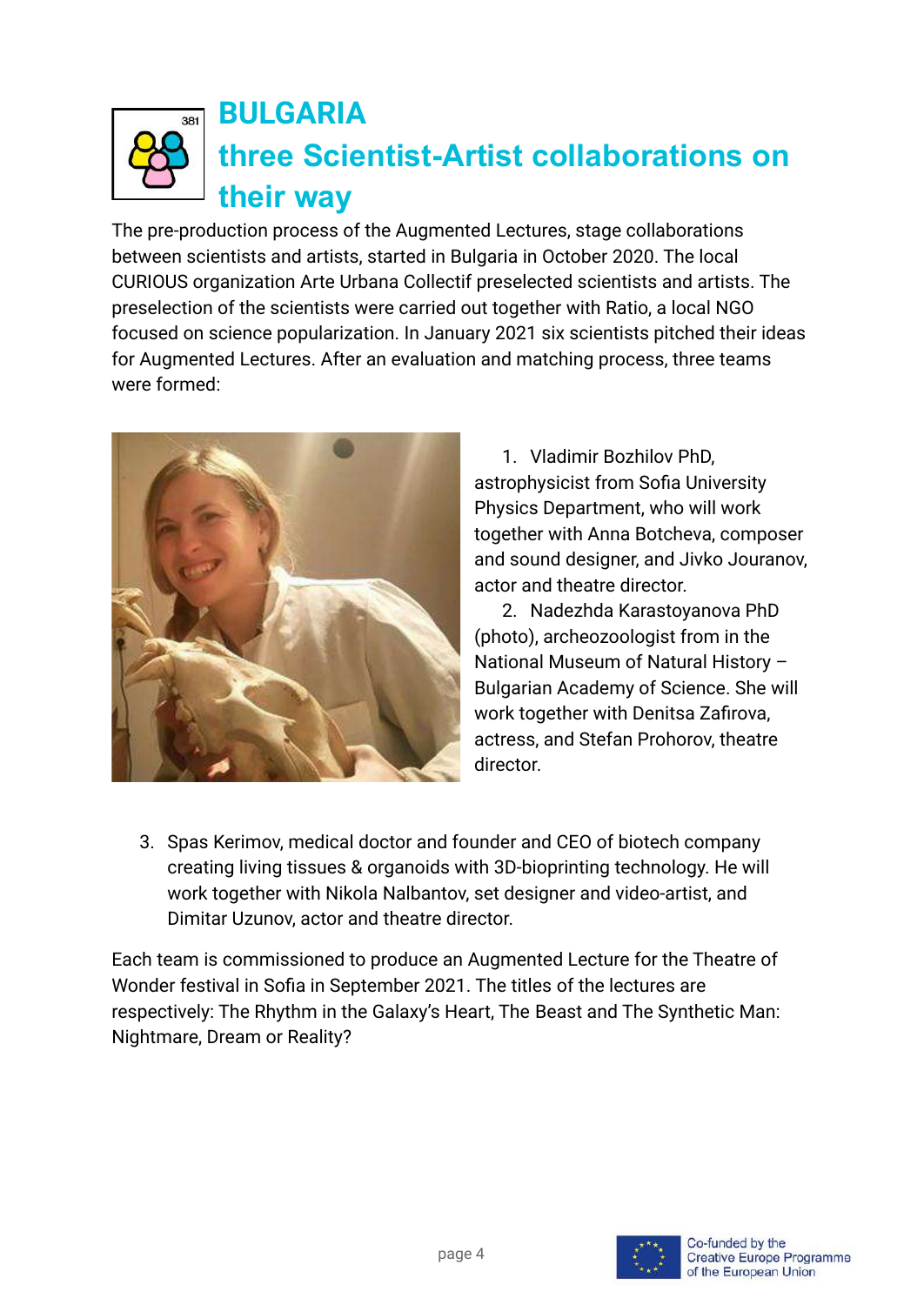

# **SERBIA PITCHING – TANDEM**



**SELECTION.** The scientists in Serbia have pitched their ideas to the artists, so the scientist-artist pairs for this festival year have been selected at the end of the info seminar held in April 2021. Allow us to present the two selected scientist-artist pairs from Serbia:

1. Vladimir Đurđević PhD from the Belgrade Faculty of Physics will cooperate with the street artist Aleksandra Petković TKV

2. Petar Laušević, PhD from the Vinča Institute will cooperate with sound designer Marija Šumarac and costume designer Lara Popović.

The selected participants will be tasked with developing their ideas so they could then present them in the Augmented Lectures innovative performance format during the "Theatre of Wonder" festival, which will be held in October this year at the Faculty of Dramatic Arts in Belgrade organized by the Interactive Arts Laboratory.

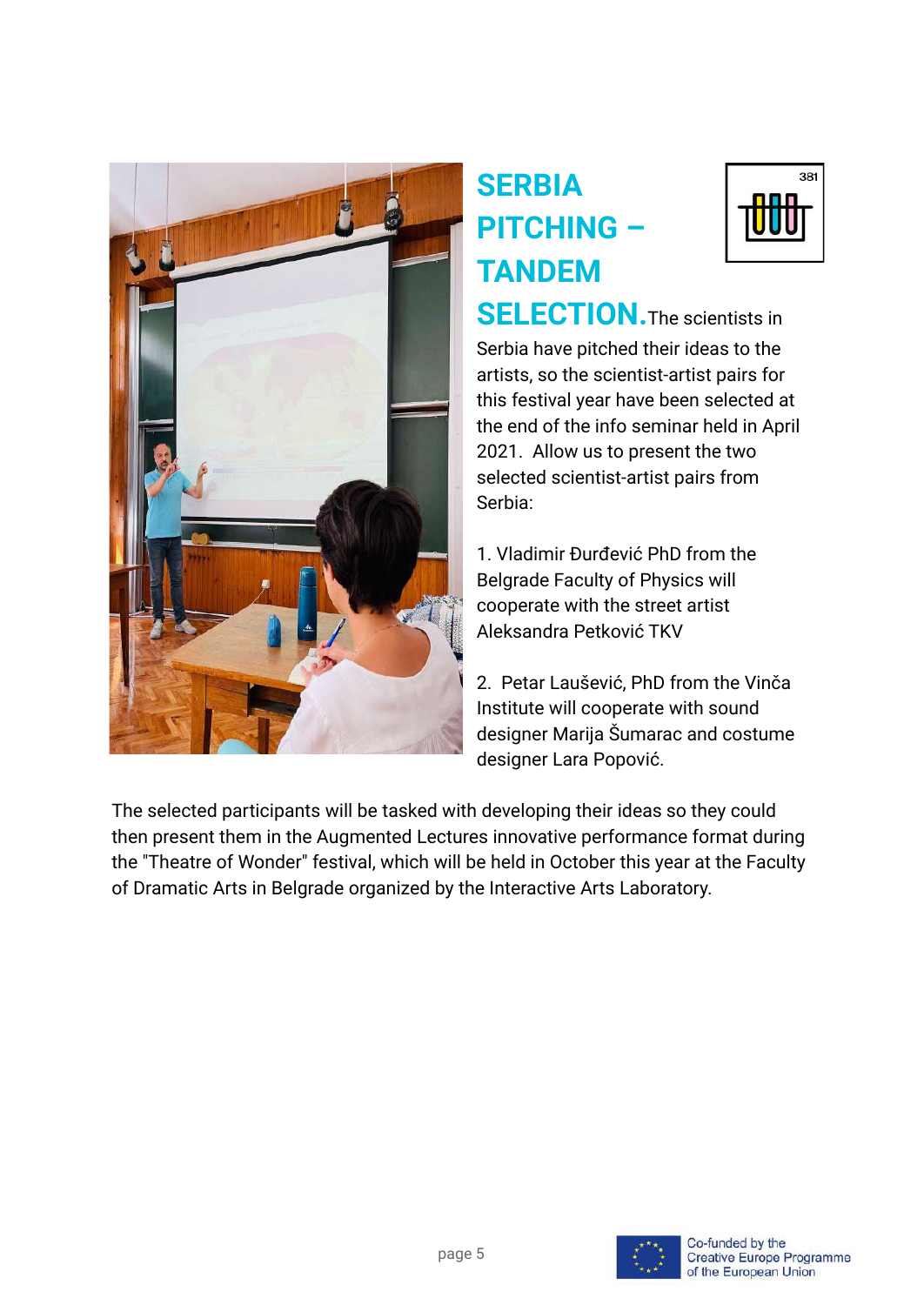## **ITALY (ongoing)**

**June-July 2021.** As you read earlier, the fifth online edition took place in May 2021 and **now we're going live in Trento** with a series of open-air events held in the outdoor spaces of Teatro di Pergine and MUSE - Museum of Science in Trento.

Find out the full program at [www.jetpropulsiontheatre.org/curious.html](https://www.jetpropulsiontheatre.org/curious.html)

### **BULGARIA**

**September 2021.** The first Bulgarian edition of Theatre of Wonder festival will take place on **10-12th of September in Sofia**. Several venues in the heart of the Bulgarian capital will welcome stage productions dedicated to art and science Three Augmented Lectures, collaborations between artists and scientists, will premiere during the festival. The production teams of these lectures have been settled through selection and match-making. The lectures will be on such exciting topics as astrophysics, biotechnology and paleozoology.

Find out the full program at [www.arteurbanacollectif.com/curious](https://www.arteurbanacollectif.com/curious.html)

### **SERBIA**

**October 2021.** The first Serbian edition of Theatre of Wonder festival will take place on **29-31st of October in Belgrade**.

Find out the full program at [fdu.bg.ac.rs/en/faculty/projects/curious](http://fdu.bg.ac.rs/en/faculty/projects/curious)

#### **BELGIUM**

**December 2021.** The first Belgian edition of Theatre of Wonder festival will take place on **10-11th December in Antwerp**. The theatre will be filled to the roof with our own Augmented Lectures combined with the most surprising dance, theatre and performances. All revolving around the wondrous world of arts and sciences. We are working hard on our cocreations and will be updating you shortly on the topics.

Find out the full program, soon at [www.arenberg.be/nl/festivals/curious](https://www.arenberg.be/nl/festivals/curious/3/)